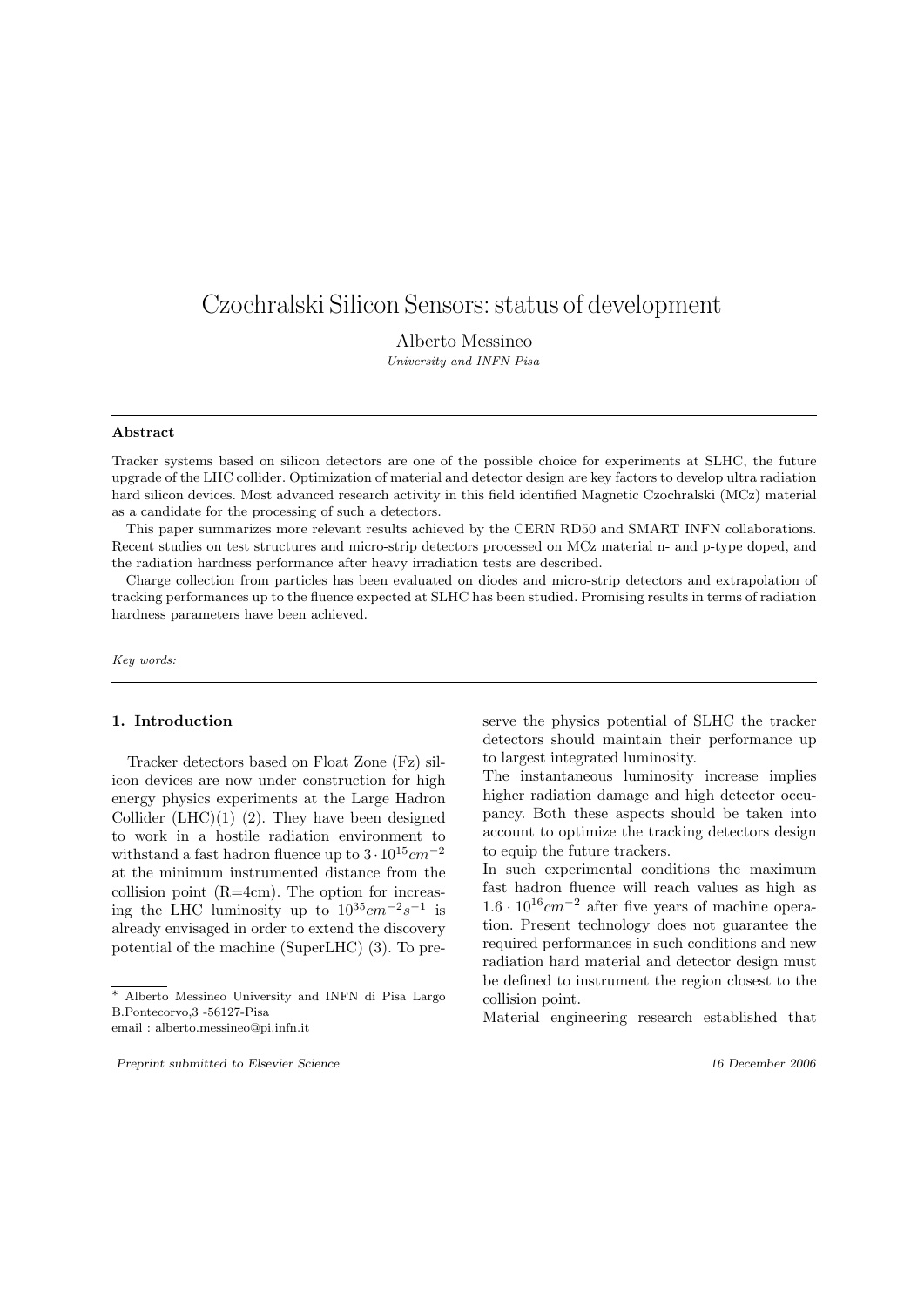oxygen-enriched Float Zone silicon (DOFZ) has improved radiation tolerance with respect to gamma rays and proton irradiations (4). The DOFZ devices showed to be as radiation tolerant as Fz against the neutron radiation damage.

Silicon wafers grown with Czochralski method have intrinsic higher oxygen content compared to Fz, and devices processed with this material are candidate to be radiation hard.

Oxygen concentration ([O]) on Cz material results homogeneous through the bulk and with high level. SIMS analysis (5) showed that standard achieved values are  $[O]=5-9 \cdot 10^{17} cm^{-3}$ . This concentration is much higher than the one obtained in DOFZ wafers. Moreover these values are near to the limit of oxygen solubility in silicon and this implies that the processing of devices with this material should be carefully tuned to control the Thermal Donor (TD) centers creation.

Nowadays Cz growth technique is used to build almost all existing mono-crystalline silicon wafers and ingot are produced up to 400 mm diameter. Moreover technique has been developed and improved in many aspects: incorporation of magnetic field in the crucible, technique named MCz (6) (7), thermal modeling and simulation has contributed to make available ingots and wafers detector grade for tracking particle detectors, with 1-3 K $\Omega$  cm resistivity.

Further developments of the MCz material quality are expected in the near future because of a growing interest on high resistivity material in the field of RF-IC industry and HEP research, with a probable cost reduction.

The availability of p-type MCz wafers is also appealing to increase charge collection efficiency due to the higher electron mobility and to the expected non-appearance of bulk type-inversion at heavy fluences of irradiation.

An exhaustive characterization of devices processed with MCz, of both n- and p-type doping, has been done with tests used to study global electrical properties of diodes and micro-strip. Defects and transient analysis techniques have been used to measure charge collection efficiency, electrical field profile and trap levels concentration.

This paper summarizes more relevant results achieved by recent studies with test structures and micro-strip detectors processed on n- and p-type MCz doped material, and the radiation hardness performance after heavy irradiation tests.

Most of the results presented in this paper are achieved by the CERN RD50 and the SMART INFN Italian collaborations.

## 2. Process and Material engineering

Wafers made of MCz material with n- and ptype bulk doping have been processed with different layouts containing pad diodes, micro-strips devices and various test structures. Institutions currently processing particle detectors on MCz wafers are: IRST (Trento, Italy), IMB-CNM (Barcelona, Spain), CiS (Germany), Helsinki Institute of Physics (Helsinki, Finland) and BNL (USA).

Process is presently done on 4 inch wafers with  $\langle 100 \rangle$  lattice orientation, 300  $\mu$ m thick, produced by Okmetic (Vantaa, Finland). Chart flow and process steps have been optimized according to the bulk doping type, to realize micro-strips devices designed for charged particle detector. Strips are AC coupled and biased through polysilicon resistors. To ensure isolation of  $n^+$  strip implants on p-type bulk uniform p-spray surface doping has been adopted. Simulation of processed devices has been done and results provided a successful comparison with laboratory measurement (8).

Detail of process and basic performances of produced devices can be found on references  $(9)(10)(11)(12)$ .

The leakage current density measured on n-type silicon diodes has values compatible with the ones currently measured for standard Fz devices. Moreover the onset of devices breakdown have good performances, allowing bias voltage applied far beyond the full depletion voltage and for some devices with stable operation up to 1000 V (13).

The spread of depletion voltage on wafer has a circular symmetry and a radial variation, at the level of 30 % similar to standard Fz material (12). Defects analysis of processed n-type wafers has shown similar bulk properties of MCz compared with Fz ones. Spectra of defects show peaks iden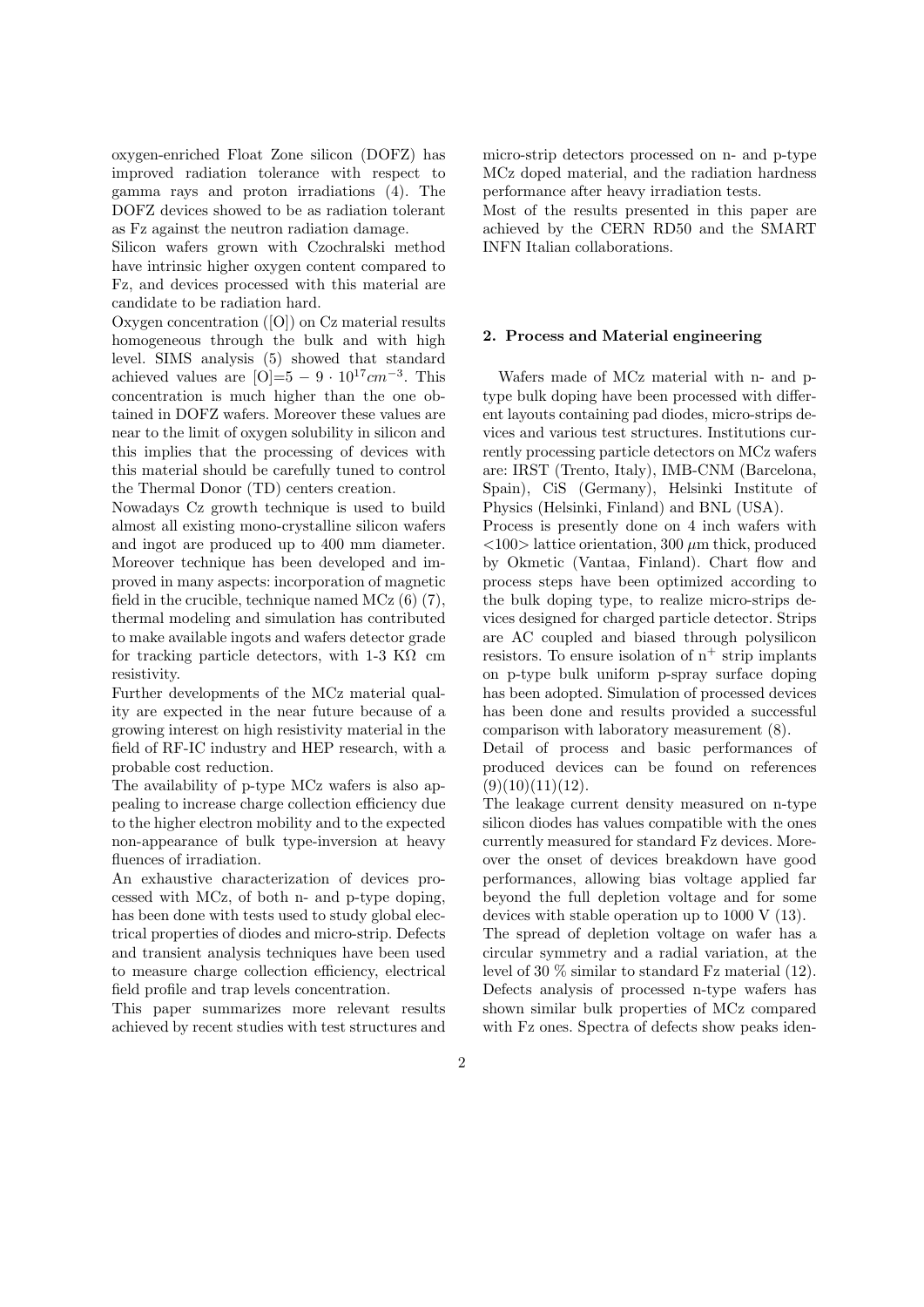tified with shallow levels compatible with the net doping concentration.

Most of the electrical properties of p-type devices are comparable with the ones measured on n-type devices.

Conversely p-type wafers have shown performances affected by the material properties and the process steps. Bulk resistivity measured on diodes has shown a variation with the position on the wafer. Some wafers showed also regions where type inversion of the bulk has been detected (14). Detailed study of bulk defect levels revealed that



Fig. 1. Signal from TSC for a diode just after processing and after annealing treatment. Dashed region identifies peaks of Thermal Donor levels. From reference (15)

bulk resistivity is affected by intrinsic [O] fluctuation in the material and process thermal budget. In figure 1 the TSC spectrum is reported for a device just after processing and after annealing at  $420\text{ °C}$  for 120 minutes. Peaks corresponding to the creation of TD have been identified and further investigation showed the crucial role of thermal treatment used in the fabrication process. The TD created after annealing modify the wafer resistivity almost linearly with the annealing time at a fixed temperature.

Critical temperature range for sizable TD introduction rate has been identified between 420  $^{\circ}$ C and 650  $\degree$ C, and safe processing rules for p-type material have been defined to avoid resistivity fluctuation after device fabrication  $(15)$ .

#### 3. MCz device performance

Measurements before irradiation have been executed on micro-strip detectors processed on n-type material. Experimental results showed good performances as particle detectors: measurement of Signal to Noise ratio  $(S/N)$  with minimum ionizing particle (m.i.p.) has shown values comparable to the ones of similar devices processed on Fz material.

Dedicated beam test experiments with large area  $(\simeq 32cm^2)$  detectors equipped with LHC-like analogue readout electronics (SCTA chips) produced  $S/N=23.5\pm2.5$  (16).

On p-type material strips isolation technique affects breakdown performances of micro-strip devices before irradiation. Doping of the junction side with uniform p-spray implant modifies the electric field near the strips implant border. Good performance in terms of breakdown and strip isolation has been observed exclusively for devices processed with low p-spray dose implant ( i.e.  $3 \cdot 10^{12}$  cm<sup>-2</sup>) (13). Moreover new process with improvements as the use of p-stop and moderate p-spray implants techniques are under study.

The radiation hardness of MCz material and devices has been studied comparing device performances before and after irradiation. Irradiation sources are high intensity beams of: low energy proton (26 MeV, Karlsruhe), high momentum protons (24 GeV/c, CERN SPS), low energy pions (190 MeV, PSI-Villigen) and fast nuclear reactor neutrons (TRIGA, Ljubljana). Gamma rays irradiation with <sup>60</sup>Co source has been performed too. The combination of sources used for irradiation allows to study all the components of the radiation damage and reproduces the effect of the full spectrum of radiation sources expected in the real experiment. In order to compare damage effects the expected fluences are calculated in terms of 1 MeV neutron equivalent,  $n_{ea}$ .

The current related damage has been evaluated for all radiation sources on n- and p-type materials. Measurements performed on diodes showed good agreement with NIEL hypothesis up to very high fluence  $3 \cdot 10^{15} n_{eq}$  cm<sup>-2</sup>. The leakage current density increase rate values for MCz material are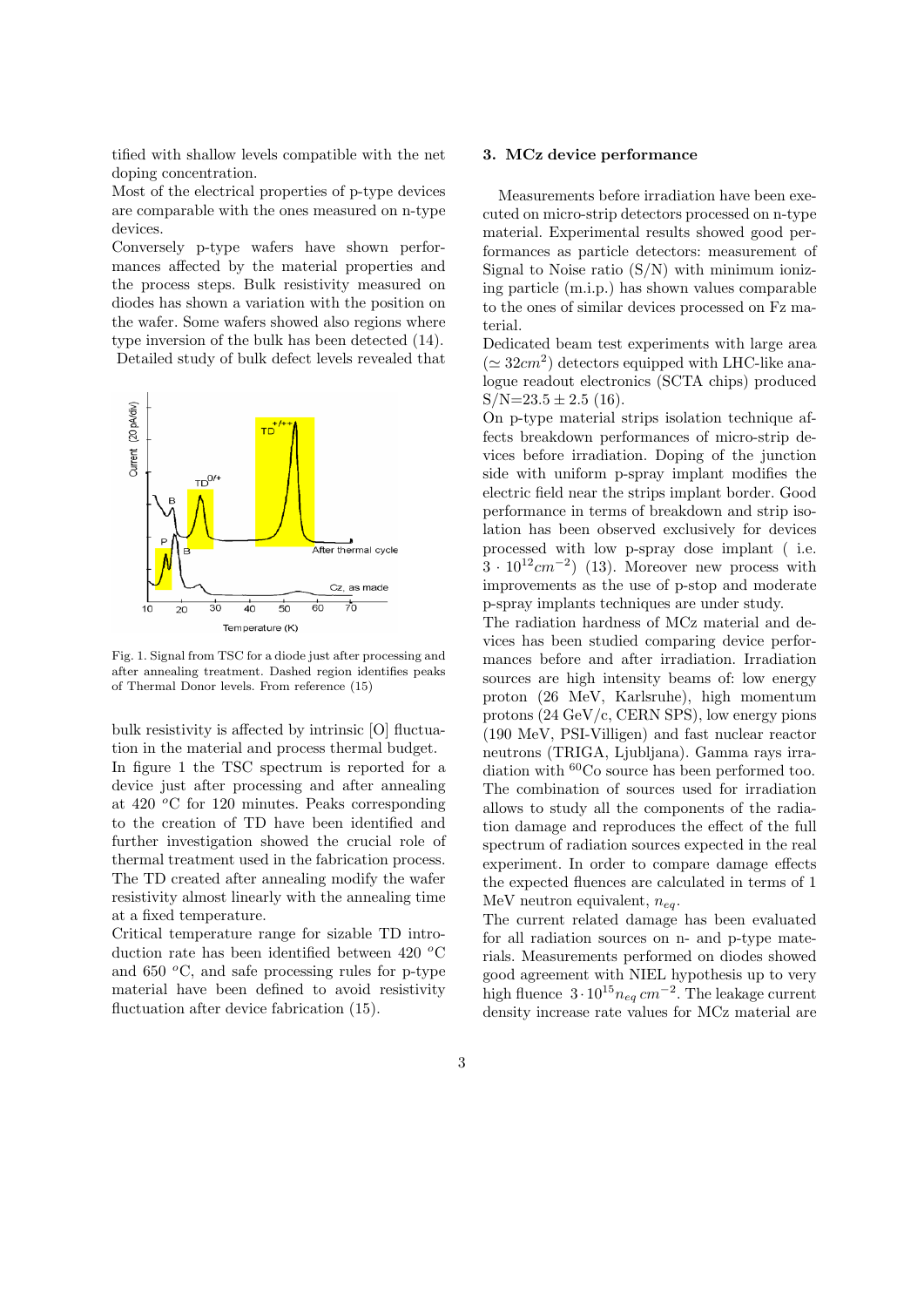compatible with Fz and literature data (10). Results of radiation damage on effective doping concentration is reported in figures 2, 3 for devices irradiated with 26 MeV and 24 GeV/c protons. Compared to the results obtained with the FZ



Fig. 2. Effective doping concentration for n-type MCz (full marks) and Fz (empty marks) diodes after 26 MeV protons irradiation. From reference (17)



Fig. 3. Full depletion voltage and effective doping concentration for n-type MCz diodes after 24 GeV/c protons irradiation. Values are extracted from CV and IV measurements, from reference (18).

and the DOFZ (4) a less pronounced change in the depletion voltage of the MCz devices is observed. On both irradiations the depletion voltage goes through a minimum, centered at  $\sim 2\cdot 10^{14} n_{eq}$  cm<sup>-2</sup> with a small spread due to the different initial resistivity. At the minimum the depletion voltage is significantly different from zero and the effective doping concentration is not zero, pointing out that no space charge inversion sign (SCSI) occurred  $(17)(18)$ . This feature is appealing for the application of this material to radiation tolerant detectors since after heavy irradiation the high field region should stay in the structured side.

Simulation studies confirmed that this experimental results can be fairly described by the model of the double junction appearance after heavy irradiation (19). However a conclusion on type inversion is not possible from these measurements but is clarified by the TCT measurements.

The detailed study of the electric field profile inside the bulk has been performed on n-type MCz irradiated diodes using the TCT analysis (20). All the experimental results are compatible with a non uniform electric field E inside the heavily irradiated bulk. Analysis show that E can be modeled as follow: two high field regions localized to the border near the junction and the ohmic side providing the double junction, and a third one localized between the other two.

The TCT analysis of devices irradiated with 24 GeV/c protons established that up to the fluence  $1.3 \cdot 10^{15} n_{eq}$  cm<sup>-2</sup> the dominant junction is still on the  $p^+$  side as shown in figure 4. From recent studies on devices irradiated with 26 MeV protons it can be observed instead that the dominant electric field is localized on  $n^+$  side for fluences higher than  $4.2 \cdot 10^{14} n_{eq}$  cm<sup>-2</sup>. This result is compatible with the observed one on devices irradiated with fast neutron at  $5 \cdot 10^{14} n_{eq} \, cm^{-2}$  (20).

Devices processed on MCz material showed good performance on the depletion voltage measurements after annealing experiments (17). Diodes of both n- and p-type bulk material irradiated with 26 MeV protons have a better reverse annealing behavior, more effective for the n-type material, as shown in figure 5. A clear saturation of the reverse annealing beyond 200 minutes at 80 $\degree$ C is observed. Conversely data of FZ materials show the expected depletion voltage increase.

The reduced reverse annealing growth of MCz material is a relevant property for a radiation hard candidate material and would simplify radiation damage recovery in experimental operational conditions.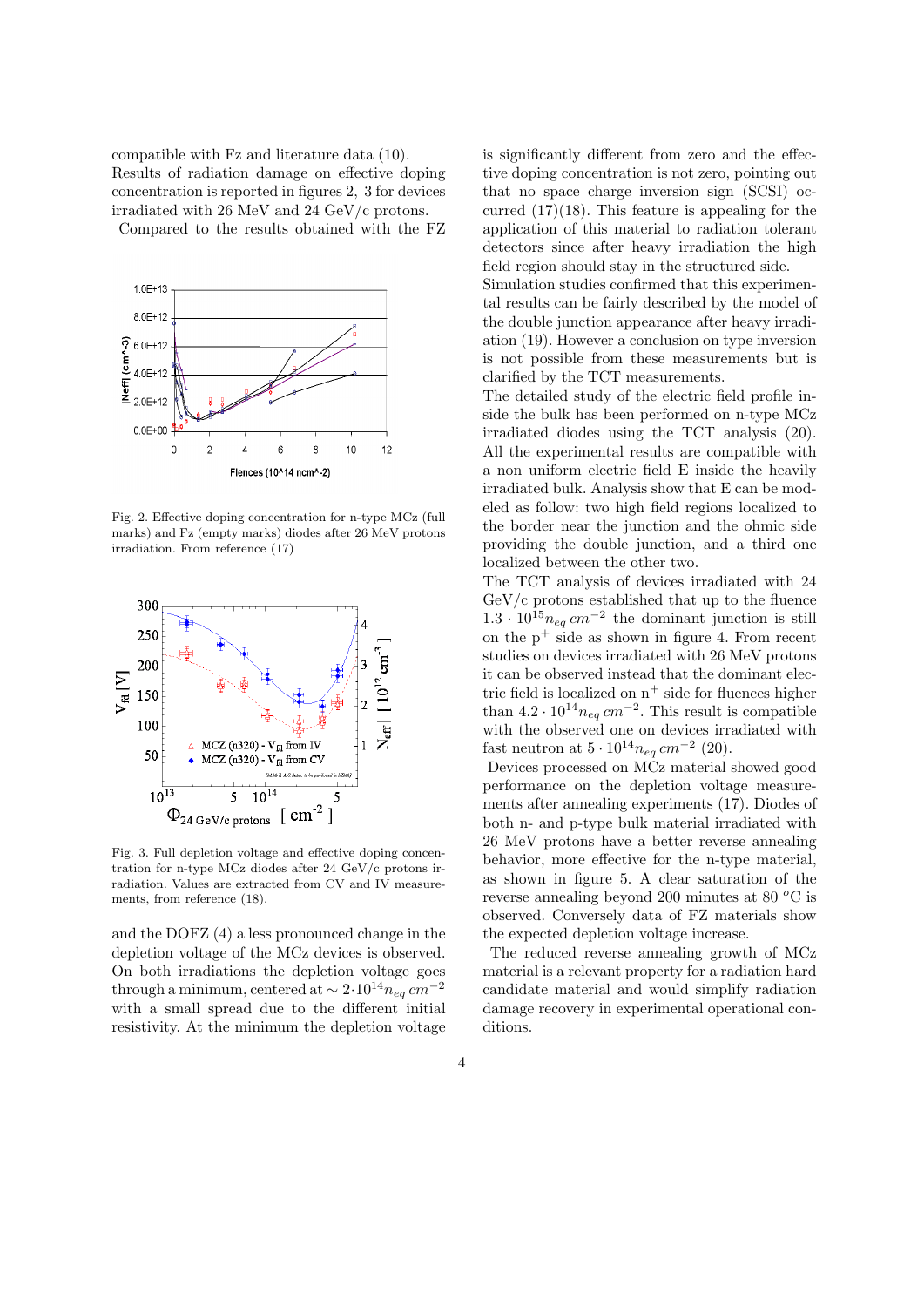

Fig. 4. TCT signal (left) and extracted electric field profile (right) for MCz diode after 24 GeV protons irradiation at  $\simeq 1.3 \cdot 10^{15} n_{eq}$  cm<sup>-2</sup>. From reference (20).



Fig. 5. Full depletion voltage for diodes irradiated wit 26 MeV protons vs. annealing time at 80  $^{\circ}$ C. From reference  $(17).$ 

A detailed study of the role of shallow levels affecting the macroscopic properties of the detectors is necessary for a complete understanding of the radiation damage effects. The TSC measurements performed up to a very low temperature ( $\sim 4.2$ ) K) allowed to detect the shallow levels related to traditional dopant as phosphorous and boron, as well as TD defects. In Figure 6 TSC measurement results are reported in the range 10-80 K for one MCz p-on-n diode after irradiation at  $4 \cdot 10^{14} n_{eq}$  cm<sup>-2</sup> with 24 GeV protons(11).

The arrows indicate the position where the peaks related to phosphorous and to the emissions of thermal donors  $TD^{0/+}$  and  $TD^{+/++}$  should be



Fig. 6. TSC signal for MCz n-type diode before irradiation and after 24 GeV protons irradiation at  $4 \cdot 10^{14} n_{eq} \, cm^{-2}$ . From reference (11).

revealed. The absence of the phosphorous peak after irradiation is probably due to the radiationinduced formation of the vacancy-phosphorous complex, characterized by a deeper level at 0.42 eV. The absence of the TSC peaks related to TD indicates that irradiation does not activate these kind of defects. Peaks have been studied and identified as donor or acceptor like(11): the peak at 30 K is a shallow donor, and the group of peaks in the range 40-70K is commonly observed only after irradiation also in FZ and DOFZ. The peak at 65K is due to the superposition of  $C_iC_s$  and VO. Similar spectrum has been achieved for p-type MCz material. The same donor levels are created after irradiation and detected by TSC measurements also on standard FZ material, but the introduction rates are smaller by at least a factor 5.

The introduction rate for the donor peak has been measured on MCz material as a function of the fluence: this value is comparable with the acceptor introduction rate created by the radiation damage. In these conditions a partial compensation can occur between deep acceptors and shallow donor improving the radiation hardness of the MCz material (15).

Diodes and micro-strip detectors have been used to study the MCz material performance as particle detector after heavy irradiation. The basic measurement consists in the detection of the charge collected from a signal produced by m.i.p.

At very high fluences the Efficiency on the Charge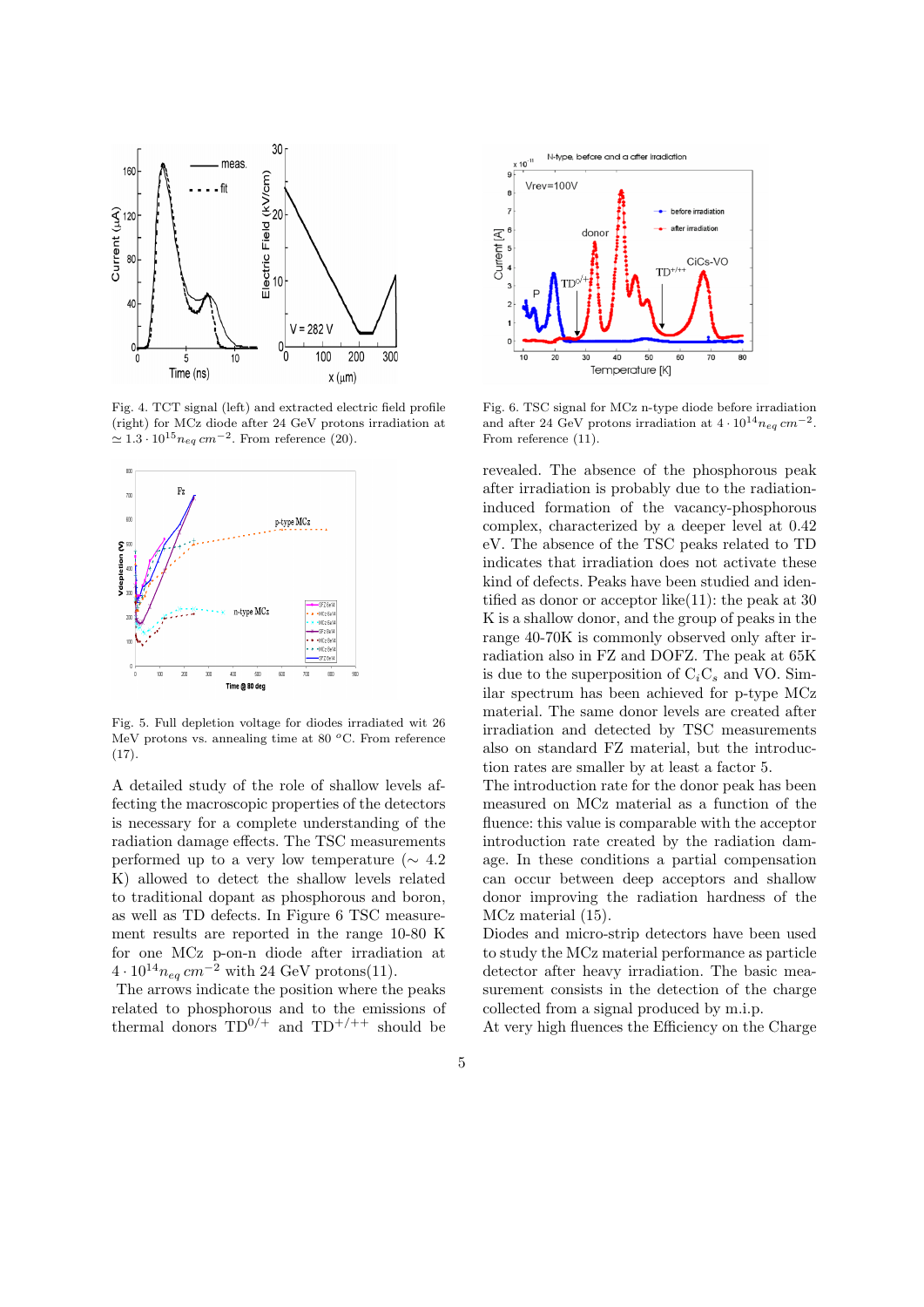Collection (CCE) is affected by the partial depletion of the detector and the trapping induced by the radiation damage.

P-type material should perform better than n-type since carrier drift velocity is bigger for electrons and charge collection will be faster with a reduced effective trapping. Moreover p-type material does not type invert and electric field stays on structured junction side.

CCE measurement has been performed on diodes processed on p-type MCz material and irradiated with 26 MeV protons at fluence up to  $6.8 \cdot 10^{14} n_{eq}$  cm<sup>-2</sup> (21)

The diodes underwent through different annealing time up to  $250$  minutes at  $80^{\circ}$ C and results are reported on figure 7. All diodes reach a saturation on the collected charge at a bias voltage compatible with the depletion voltage measured by CV technique. The charge loss at the highest measured fluences has been evaluated at the level of 25 % at depletion voltage. CCE at 90 % can be achieved increasing the bias voltage up to 700 V. In micro-strip detectors further charge loss can



Fig. 7. CCE measured on p-type MCz diodes irradiated with 26 Mev protons. From reference (21).

be given by trapping induction on nearby strips, non efficient cluster reconstruction and readout electronics performance after heavy irradiation. To compare performance for future tracking detectors measurement are executed on micro-strip detectors equipped with a readout electronics with speed and shaping time comparable with the present LHC-like electronics.

Results achieved on micro-strip n-type detector read with 200 ns amplifier shaping time are reported in figure 8 after irradiation with 26 MeV protons at  $3.3 \cdot 10^{14} n_{eq}$  cm<sup>-2</sup>. Performance of this device is good, since 90% of the total charge is collected at the depletion voltage evaluated by the CV characteristic (21).

CCE study on MCz p-type micro-strip detectors



Fig. 8. CCE measured on n-type MCz micro-strip device irradiated with 26 MeV protons at  $3.3 \cdot 10^{14} n_{eq}$  cm<sup>-2</sup>. From reference (21).

is an experimental activity going on various research groups.

Available data on diodes and micro-strip detectors processed on MCz and DOFZ p-type material (22) have been used to tune a detailed simulation of CCE for MCz p-type devices (23).

After heavy irradiation at a fluence of 3.0 ·  $10^{15}n_{eq}$  cm<sup>-2</sup> and with a bias voltage of 800V simulation predicts that the CCE is 39%. This reduction is partially produced by the not complete depletion of the detector, 72%, while trapping decreases the charge collection by an additional 54%. Most important parameter that defines the detector tracking performance is S/N. The simulation study has been done using a model of the LHC readout electronics, taking into account all relevant noise sources as the inter strip capacitance and the leakage current. Fig. 9 shows the S/N as a function of fluence for micro-strip device with 3 cm long strips biased with three bias voltages and at an operating temperature of 20  $^{\circ}$ C.

The choice of the optimal bias voltage is relevant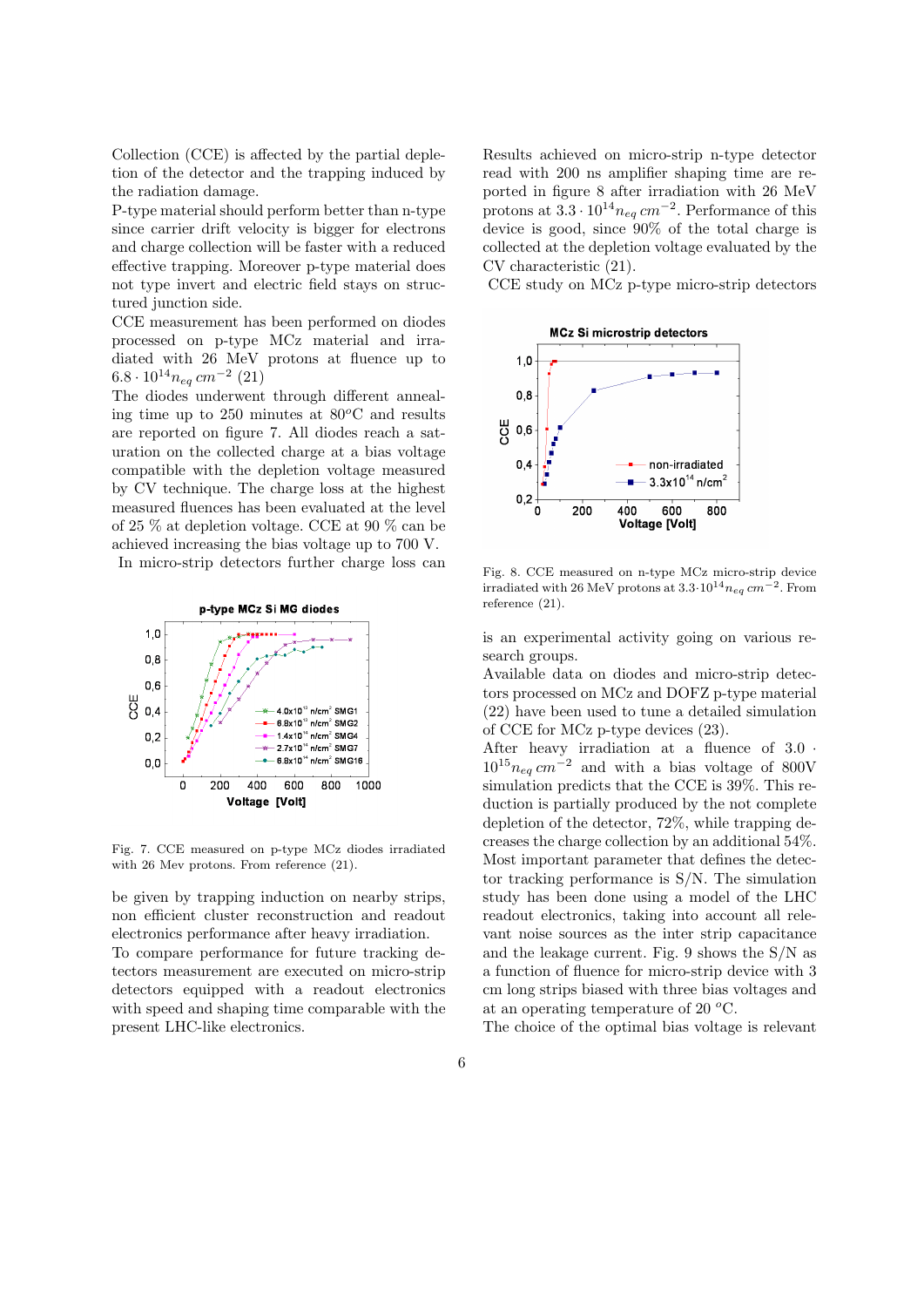only in the fluence range of  $10^{15}n_{eq}$  cm<sup>-2</sup>: much below that fluence, the depletion voltage of a 300  $\mu$ m thick detectors is below 400V, and much above that fluence, the trapping effects limit the depth of the effective active region. Since the charge is collected on the junction side, the active thickness can be regulated with the bias voltage while the non active detectors thickness will improve the heat conduction.

After irradiation at  $3 \cdot 10^{15} n_{eq}$  cm<sup>-2</sup> simulation predicts S/N equal to 10 a value still acceptable for optimal charged particle tracking performance.

![](_page_6_Figure_2.jpeg)

Fig. 9. Simulation results for S/N as a function of the fluence for MCz p-type micro-strip detectors. Strip length is 3 cm and detector thickness 300  $\mu$ m. From reference (23)

#### 4. Conclusion

The research activity for radiation tolerant silicon devices has produced relevant improvements in these years. Silicon material grown with MCz technique has been studied in detail. Bare material is nowadays available in large diameter ingots, and with resistivity suitable for a particle detector layout processing.

Successful production of pad devices and microstrip detectors, processed on n- and p-type bulk has been achieved. Fabrication process rules tuned to prevent TD formation or doping change have been developed.

Performances after radiation damage have been

extensively studied up to heavy irradiation fluences. MCz devices shows reverse current as standard FZ silicon, but have smaller variation on effective doping with a delayed type inversion point on n-type material. Moreover an improved long term reverse annealing has been observed for both doping type material.

Encouraging results for charged particles tracking application have been achieved before irradiation with micro-strip detectors equipped with LHC readout electronics.

First MCZ p-type silicon diodes have been tested for CCE, with promising results: 90% of the full charge is collected at  $6.8 \cdot 10^{14} n_{eq} cm^{-2}$ , and no reverse annealing effect has been detected up to that fluence.

Simulation of S/N shows good tracking performances up to  $3 \cdot 10^{15} n_{eq}$  cm<sup>-2</sup>.

At present understanding MCz silicon detectors could be a cost-effective radiation hard solution for tracking systems at SLHC.

## References

- [1] Atlas Collaboration, CERN/LHCC 1999-014
- [2] CMS Collaboration, CERN/LHCC 1998-006; Addendum CERN/LHCC 2000-016
- [3] F.Gianotti et al., Eur. Phys. J. C 39, 293 (2005)
- [4] G. Lindstrom, et al., Nucl. Instr. and Meth. A 466 (2001) 308.
- [5] A. Barcz, M. Zielinski, E. Nossarzewska, G. Lindstroem, Appl. Surface Sci. 203-204 (2003) 396.
- [6] J. Harkonen, Nucl. Instrum. and Meth., vol. A 514 (2003) 173 179 a,J. Harkonen, et al., Nucl. Instr. And Meth., A 485 (2002)159.
- [7] V. Savolainen, et al., J. Crys. Growth 243 (2003) 2.
- [8] C. Piemonte,IEEE Trans. Nucl. Sci., vol. 53, no. 3, pp. 1694-1705, June 2006.
- [9] A.Macchiolo et al, proceedings of PSD07 conference, Nucl. Instr. and Meth. A (in press).
- [10] G.Segneri et al, proceedings of PSD07 conference, Nucl. Instr. and Meth. A (in press).
- [11] M. Bruzzi et al.,Nucl. Instrum. Meth., vol. A 552, pp. 20-26, 2005.